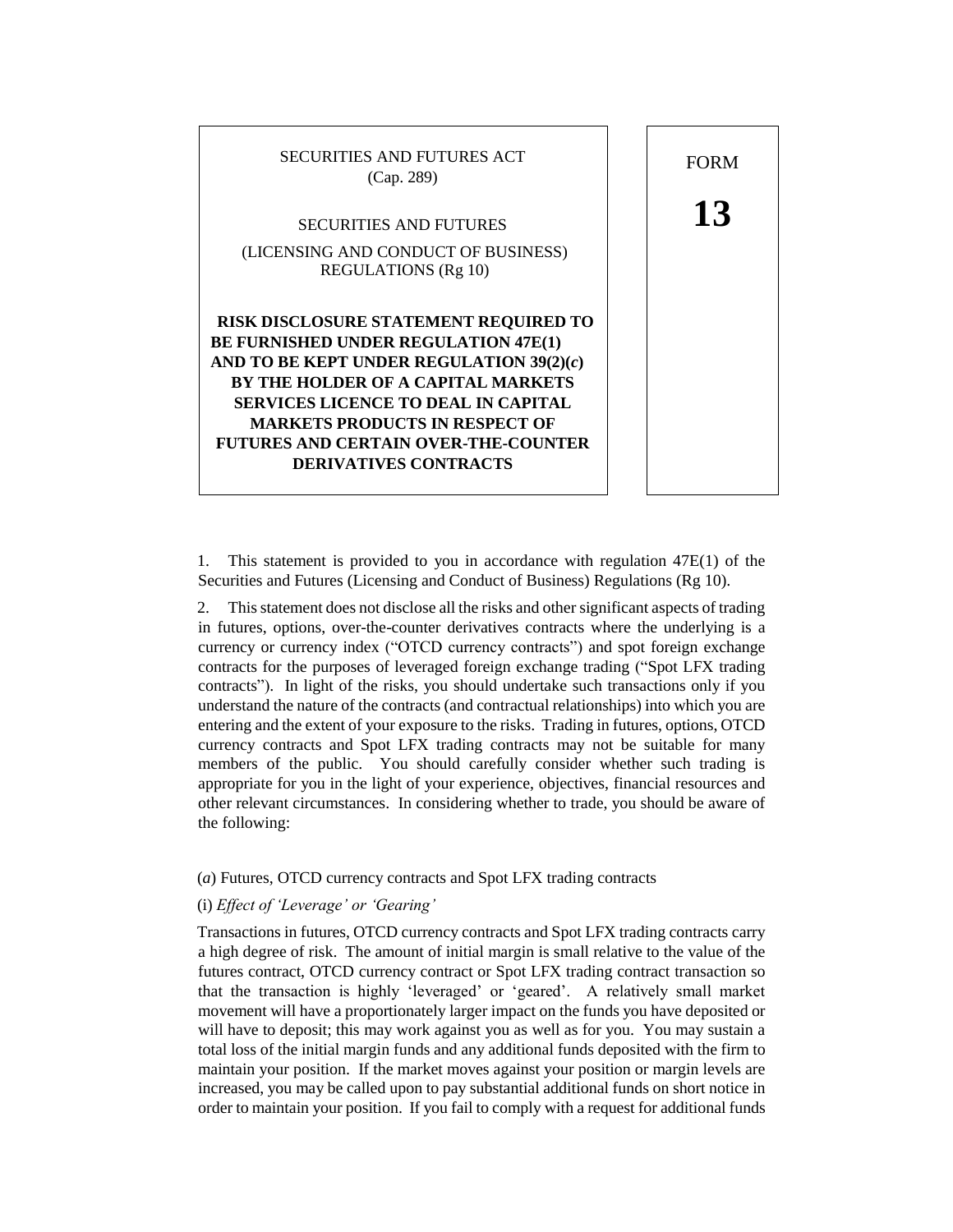within the specified time, your position may be liquidated at a loss and you will be liable for any resulting deficit in your account.

## (ii) *Risk-Reducing Orders or Strategies*

The placing of certain orders (e.g. 'stop-loss' orders, where permitted under local law, or 'stop-limit' orders) which are intended to limit losses to certain amounts may not be effective because market conditions may make it impossible to execute such orders. At times, it is also difficult or impossible to liquidate a position without incurring substantial losses. Strategies using combinations of positions, such as 'spread' and 'straddle' positions may be as risky as taking simple 'long' or 'short' positions.

# (*b*) Options

## (i) *Variable Degree of Risk*

Transactions in options carry a high degree of risk. Purchasers and sellers of options should familiarise themselves with the type of options (i.e. put or call) which they contemplate trading and the associated risks. You should calculate the extent to which the value of the options would have to increase for your position to become profitable, taking into account the premium paid and all transaction costs.

The purchaser of options may offset its position by trading in the market or exercise the options or allow the options to expire. The exercise of an option results either in a cash settlement or in the purchaser acquiring or delivering the underlying interest. If the option is on a futures contract, OTCD currency contract or Spot LFX trading contract, the purchaser will have to acquire a position in the futures contract, OTCD currency contract or Spot LFX trading contract, as the case may be, with associated liabilities for margin (see the section on Futures, OTCD currency contracts and Spot LFX trading contracts above). If the purchased options expire worthless, you will suffer a total loss of your investment which will consist of the option premium paid plus transaction costs. If you are contemplating purchasing deep-out-of-the-money options, you should be aware that, ordinarily, the chance of such options becoming profitable is remote.

Selling ('writing' or 'granting') an option generally entails considerably greater risk than purchasing options. Although the premium received by the seller is fixed, the seller may sustain a loss well in excess of the amount of premium received. The seller will be liable to deposit additional margin to maintain the position if the market moves unfavourably. The seller will also be exposed to the risk of the purchaser exercising the option and the seller will be obligated to either settle the option in cash or to acquire or deliver the underlying interest. If the option is on a futures contract, OTCD currency contract or spot LFX trading contract, the seller will acquire a position in the futures contract, OTCD currency contract or spot LFX trading contract, as the case may be, with associated liabilities for margin (see the section on Futures, OTCD currency contracts and Spot LFX trading contracts above). If the option is 'covered' by the seller holding a corresponding position in the underlying futures contract, OTCD currency contract, spot LFX trading contract or another option, the risk may be reduced. If the option is not covered, the risk of loss can be unlimited.

Certain exchanges in some jurisdictions permit deferred payment of the option premium, limiting the liability of the purchaser to margin payments not exceeding the amount of the premium. The purchaser is still subject to the risk of losing the premium and transaction costs. When the option is exercised or expires, the purchaser is responsible for any unpaid premium outstanding at that time.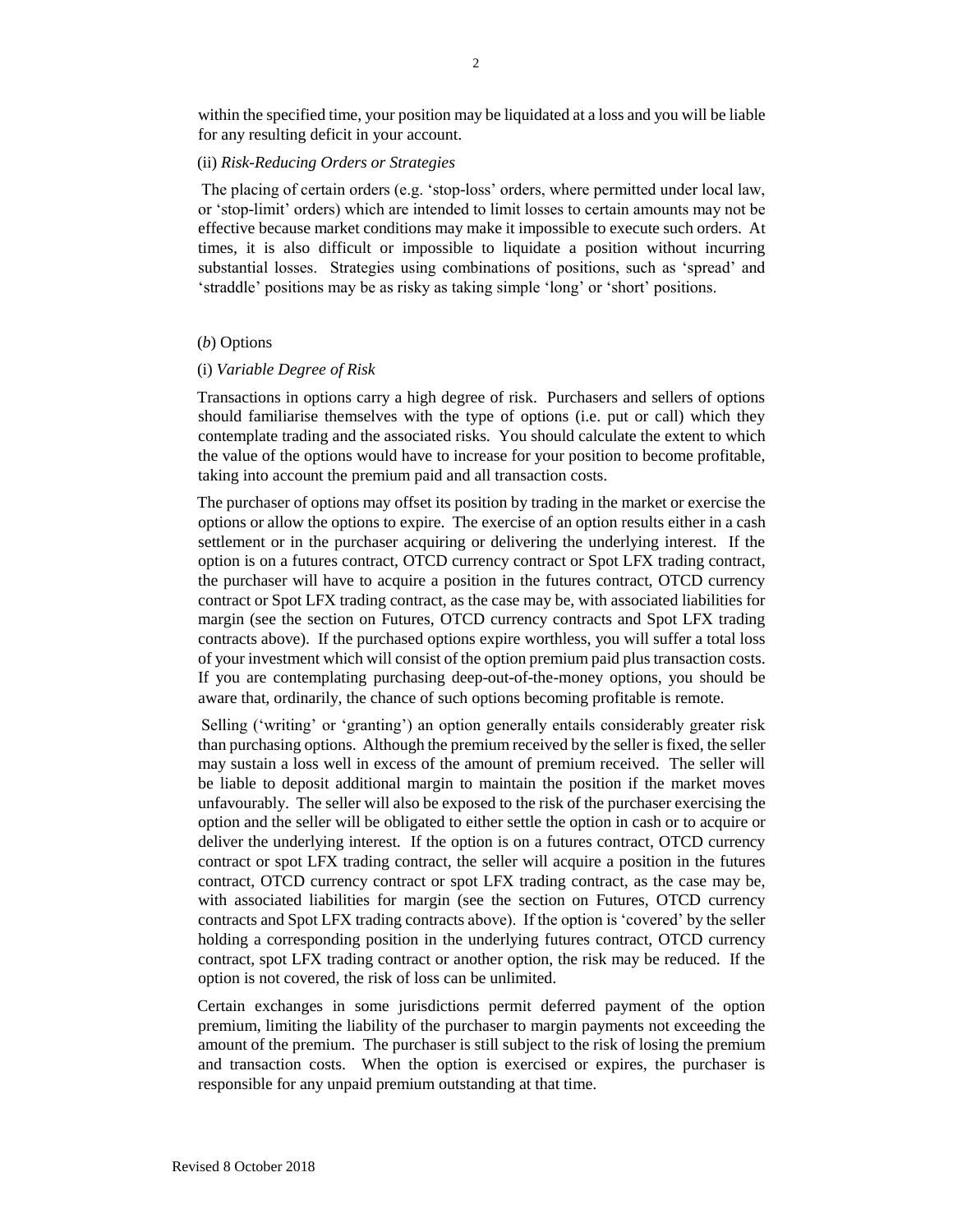(*c*) Additional Risks Common to Futures, Options and Leveraged Foreign Exchange Trading

## (i) *Terms and Conditions of Contracts*

You should ask the corporation with which you conduct your transactions for the terms and conditions of the specific futures contract, option, OTCD currency contract or spot LFX trading contract which you are trading and the associated obligations (e.g. the circumstances under which you may become obligated to make or take delivery of the underlying interest of a futures contract, OTCD currency contract or spot LFX trading contract transaction and, in respect of options, expiration dates and restrictions on the time for exercise). Under certain circumstances, the specifications of outstanding contracts (including the exercise price of an option) may be modified by the exchange or clearing house to reflect changes in the underlying interest.

#### (ii) *Suspension or Restriction of Trading and Pricing Relationships*

Market conditions (e.g. illiquidity) or the operation of the rules of certain markets (e.g. the suspension of trading in any contract or contract month because of price limits or 'circuit breakers') may increase the risk of loss by making it difficult or impossible to effect transactions or liquidate/offset positions. If you have sold options, this may increase the risk of loss.

Further, normal pricing relationships between the underlying interest and the futures contract, and the underlying interest and the option may not exist. This can occur when, e.g., the futures contract underlying the option is subject to price limits while the option is not. The absence of an underlying reference price may make it difficult to judge 'fair' value.

#### (iii) *Deposited Cash and Property*

You should familiarise yourself with the protection accorded to any money or other property which you deposit for domestic and foreign transactions, particularly in a firm's insolvency or bankruptcy. The extent to which you may recover your money or property may be governed by specific legislation or local rules. In some jurisdictions, property which had been specifically identifiable as your own will be pro-rated in the same manner as cash for purposes of distribution in the event of a shortfall.

#### (d) Commission and Other Charges

Before you begin to trade, you should obtain a clear explanation of all commissions, fees and other charges for which you will be liable. These charges will affect your net profit (if any) or increase your loss.

#### (e) Transactions in Other Jurisdictions

Transactions on markets in other jurisdictions, including markets formally linked to a domestic market, may expose you to additional risk. Such markets may be subject to a rule which may offer different or diminished investor protection. Before you trade, you should enquire about any rules relevant to your particular transactions. Your local regulatory authority will be unable to compel the enforcement of the rules of the regulatory authorities or markets in other jurisdictions where your transactions have been effected. You should ask the firm with which you conduct your transactions for details about the types of redress available in both your home jurisdiction and other relevant jurisdictions before you start to trade.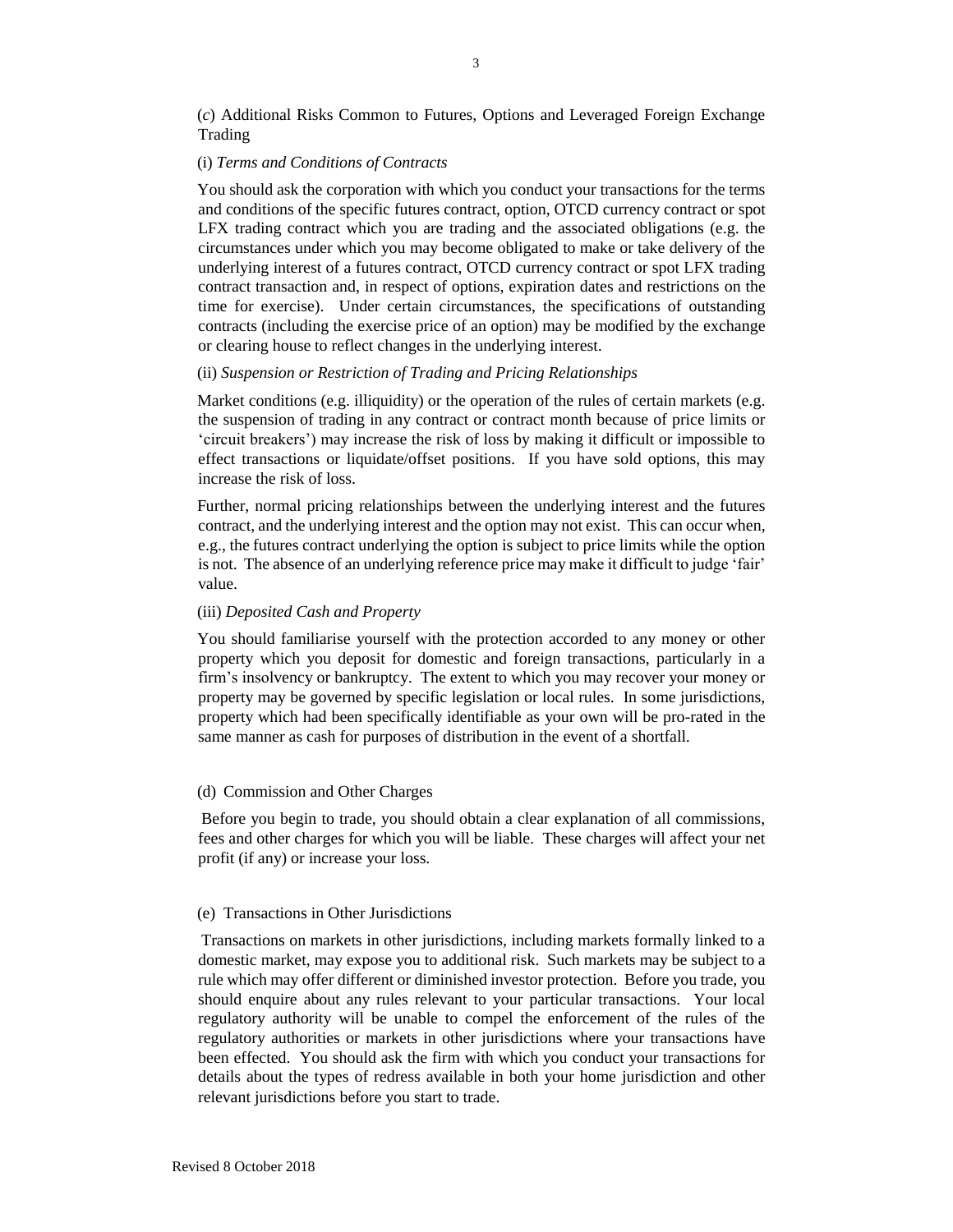## (f) Currency Risks

The profit or loss in transactions in foreign currency-denominated futures and options contracts (whether they are traded in your own or another jurisdiction) will be affected by fluctuations in currency rates where there is a need to convert from the currency denomination of the contract to another currency.

#### (g) Trading Facilities

Most open-outcry and electronic trading facilities are supported by computer-based component systems for the order-routing, execution, matching, registration or clearing of trades. As with all facilities and systems, they are vulnerable to temporary disruption or failure. Your ability to recover certain losses may be subject to limits on liability imposed by the one or more parties, namely the system provider, the market, the clearing house or member firms. Such limits may vary. You should ask the firm with which you conduct your transactions for details in this respect.

#### (h) Electronic Trading

Trading on an electronic trading system may differ not only from trading in an openoutcry market but also from trading on other electronic trading systems. If you undertake transactions on an electronic trading system, you will be exposed to risks associated with the system including the failure of hardware and software. The result of any system failure may be that your order is either not executed according to your instructions or not executed at all.

#### (i) Off-Exchange Transactions

In some jurisdictions, firms are permitted to effect off-exchange transactions. The firm with which you conduct your transactions may be acting as your counterparty to the transaction. It may be difficult or impossible to liquidate an existing position, to assess the value, to determine a fair price or to assess the exposure to risk. For these reasons, these transactions may involve increased risks. Off-exchange transactions may be less regulated or subject to a separate regulatory regime. Before you undertake such transactions, you should familiarise yourself with the applicable rules and attendant risks.